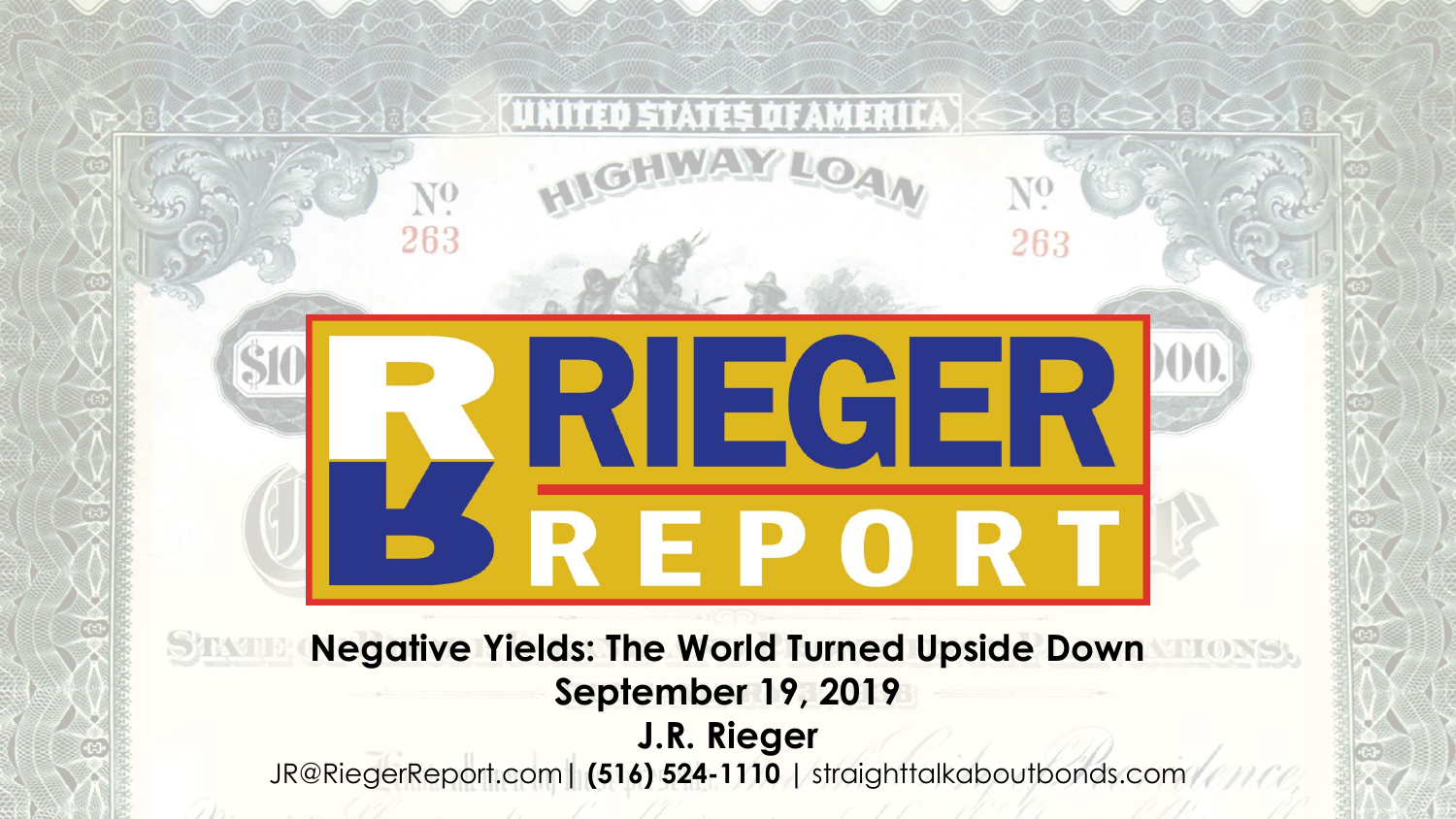

## **Negative Yields: The World Turned Upside Down**

**Negative yielding bonds are a curious phenomenon. With somewhere around \$13trillion in negative yielding bonds outstanding in the global marketplace today, who and why would anyone buy these bonds? Well the answer is "it's complicated" and it also may surprise you.**

**First, lets address the bigger picture about these bonds:**

- **Most of the negative yielding bonds have been issued by governments such as Japan, Germany, France, Spain and Austria. Central banks are pushing money into the economic systems to fuel economies and preempt recessionary fears. Lowering interest rates is the primary lever central banks have to combat potential recessionary risks.**
- **Some of these strange bonds have been issued by high quality European corporations. These corporations are taking advantage of low-cost debt for various purposes such as share buy-backs, to fund operations, for capital expenditures as well as for R&D.**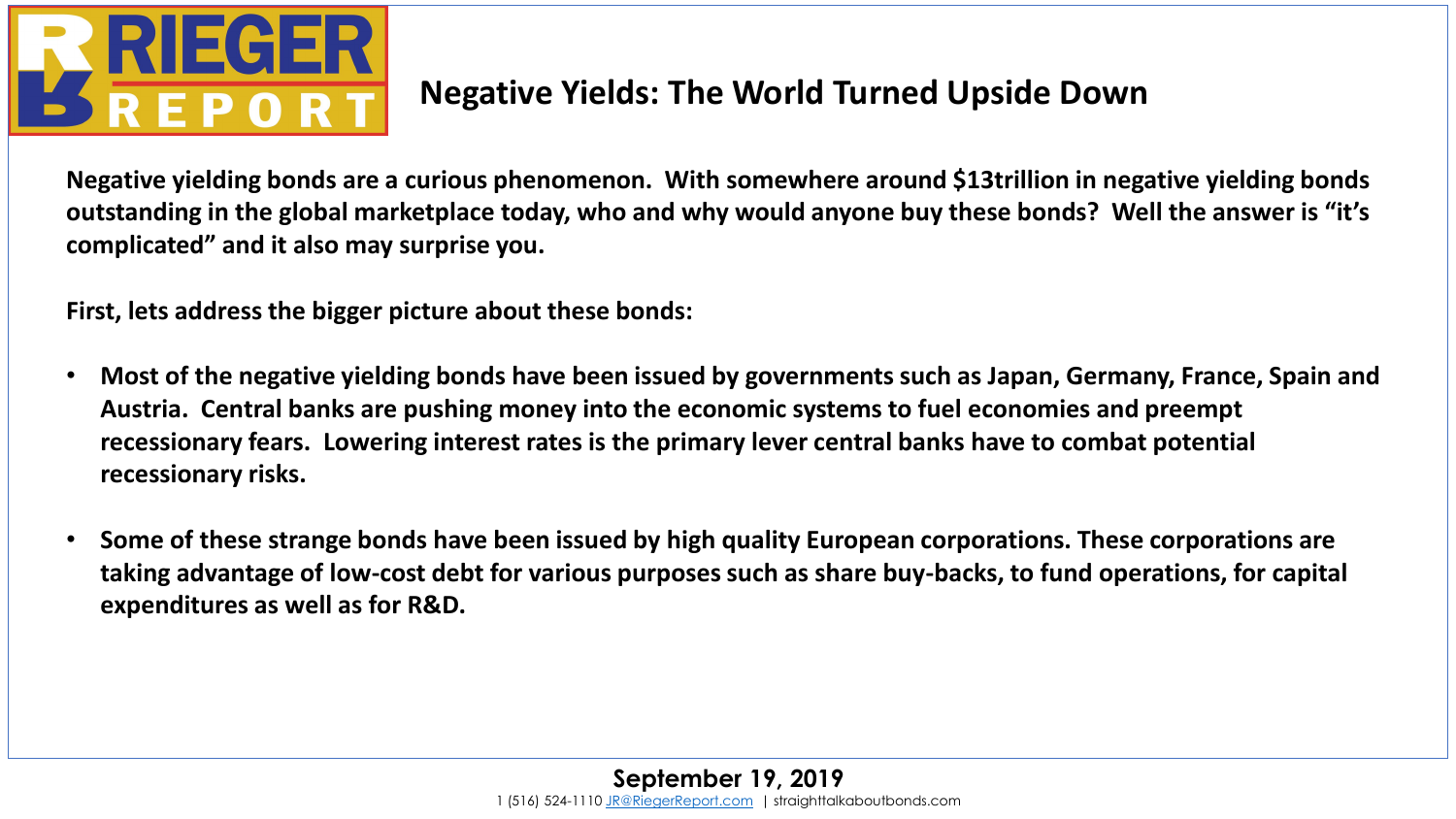

# **Negative Yields: The World Turned Upside Down**

**Why oh why would anyone buy these bonds?**

- **Buyers of these bonds are often seeking quality, liquidity, and alternatives to volatile assets like equities. There simply are not a lot of alternatives.**
- **Some buyers of these bonds also don't have very many options, in other words they are captive buyers of negative yielding bonds.**
- **Some buyers are making a wager that the central banks will push yields even lower, driving prices even higher. This is a shorter-term tactical exposure to negative yielding bonds.**
- **Other buyers are overlaying negative yielding bond exposure by using currency swaps overlays. The goal of these swaps is a positive cash flow when all is netted out. This is not feasible in all cases and can be costly.**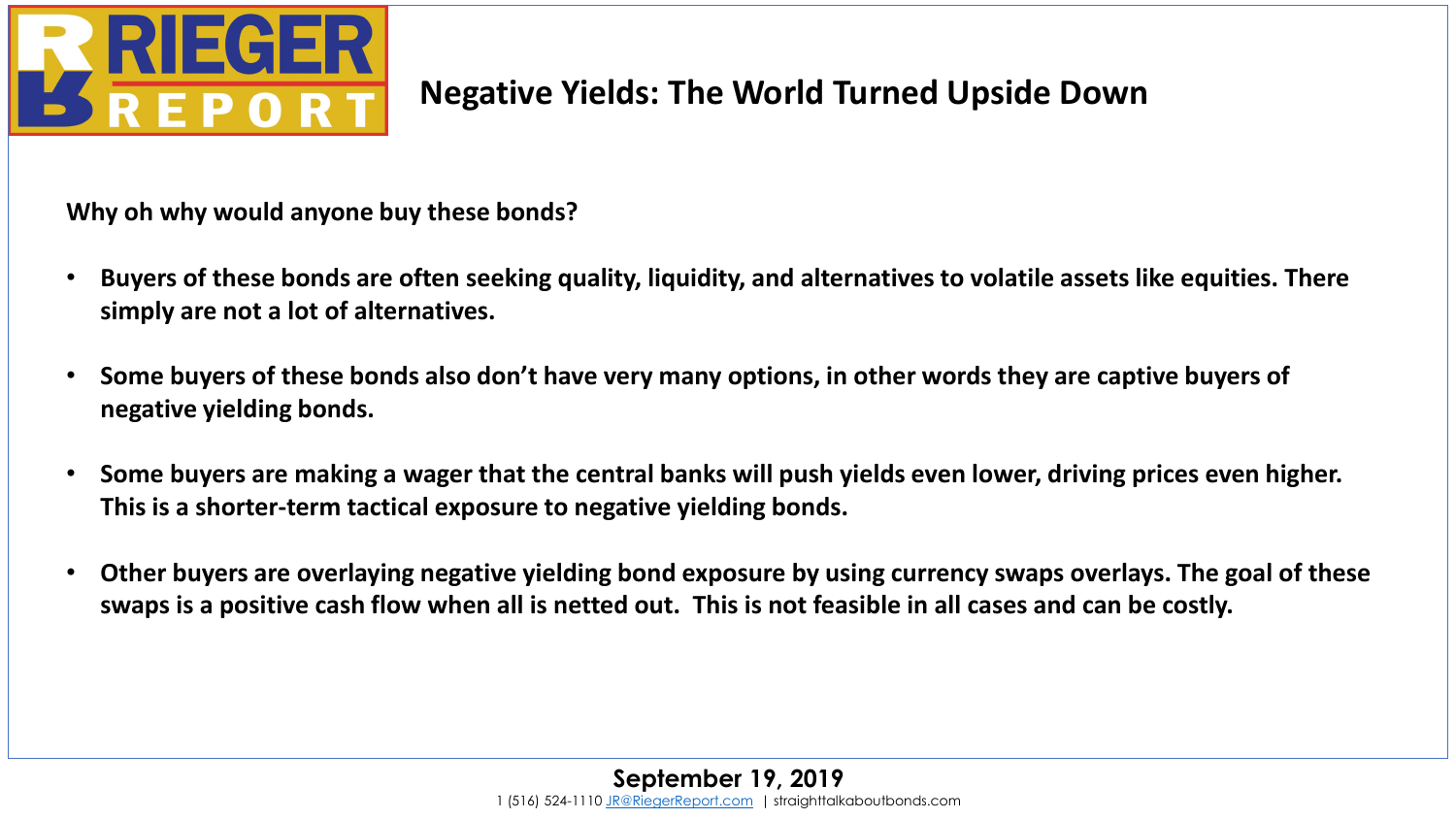

# **Negative Yields: The World Turned Upside Down**

**So who buys these bonds?**

- **Banks: Banks have obligations to maintain high quality assets to offset liabilities. Exposures to high quality government bonds, even negatively yielding bonds, helps them maintain their required regulatory ratios. European banks are "captive" buyers of negatively yielding bonds as a result of these ratios.**
- **Pension funds: These funds need to own high quality and liquid assets to offset future obligations.**
- **Insurance companies: Insurance companies own negatively yielding bonds to ensure they have funds to meet future liabilities.**
- **You and I! Yes, if you own a global bond index ETF or and index fund you probably own negatively yielding bonds. Index rules are designed to meet specific objectives such as exposure to hiqh quality global bonds. In that circumstance, the index is selecting bonds for inclusion based on quality and diversification….not the yield. The fund or ETF tracks the index and follows suit. The result: surprise, you own negatively yielding bonds!**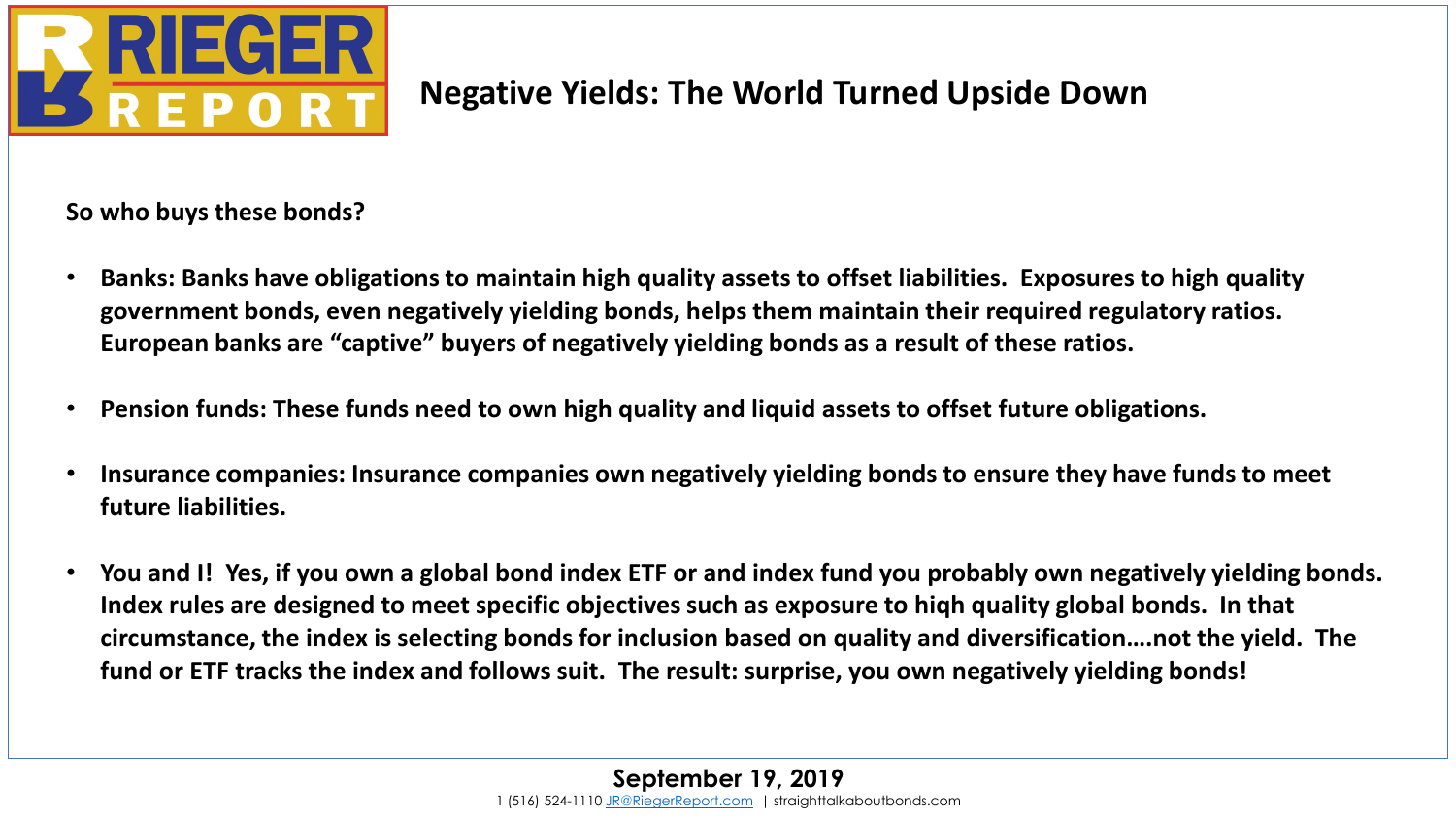

Copyright © 2019 Rieger Report® LLC. All rights reserved. Redistribution in whole or in part is prohibited without written permission of the Rieger Report® LLC. All information provided by the Rieger Report® LLC is for informational purposes only, impersonal, and not tailored to the needs of any person, entity or group or persons. It should not be considered financial advice. The Rieger Report® LLC receives compensation in connection with licensing its research, advertising on its website, speaking and consulting services.

Past performance of any investment product or index referenced in the Rieger Report® is not an indication of or guarantee of future results.

The Rieger Report® LLC is not an investment advisor, and the Rieger Report® LLC makes no representation regarding the advisability of investing in any such investment fund or other investment vehicle. A decision to invest in any such investment fund or other investment vehicle should not be made in reliance on any statements set forth in this document. Prospective investors are advised to make an investment in any such fund or other vehicle only after carefully considering the risks associated with investing in such funds, as detailed in an offering memorandum or similar document that is prepared by or on behalf of the issuer of the investment fund or other investment product or vehicle. A financial advisor should be contacted to determine what may be best for your individual needs. The Rieger Report® LLC is not a financial or tax advisor. A tax advisor should be consulted to evaluate the impact of any taxexempt securities on portfolios and the tax consequences of making any particular investment decision. No legal relationship is created between you and Rieger Report® LLC.